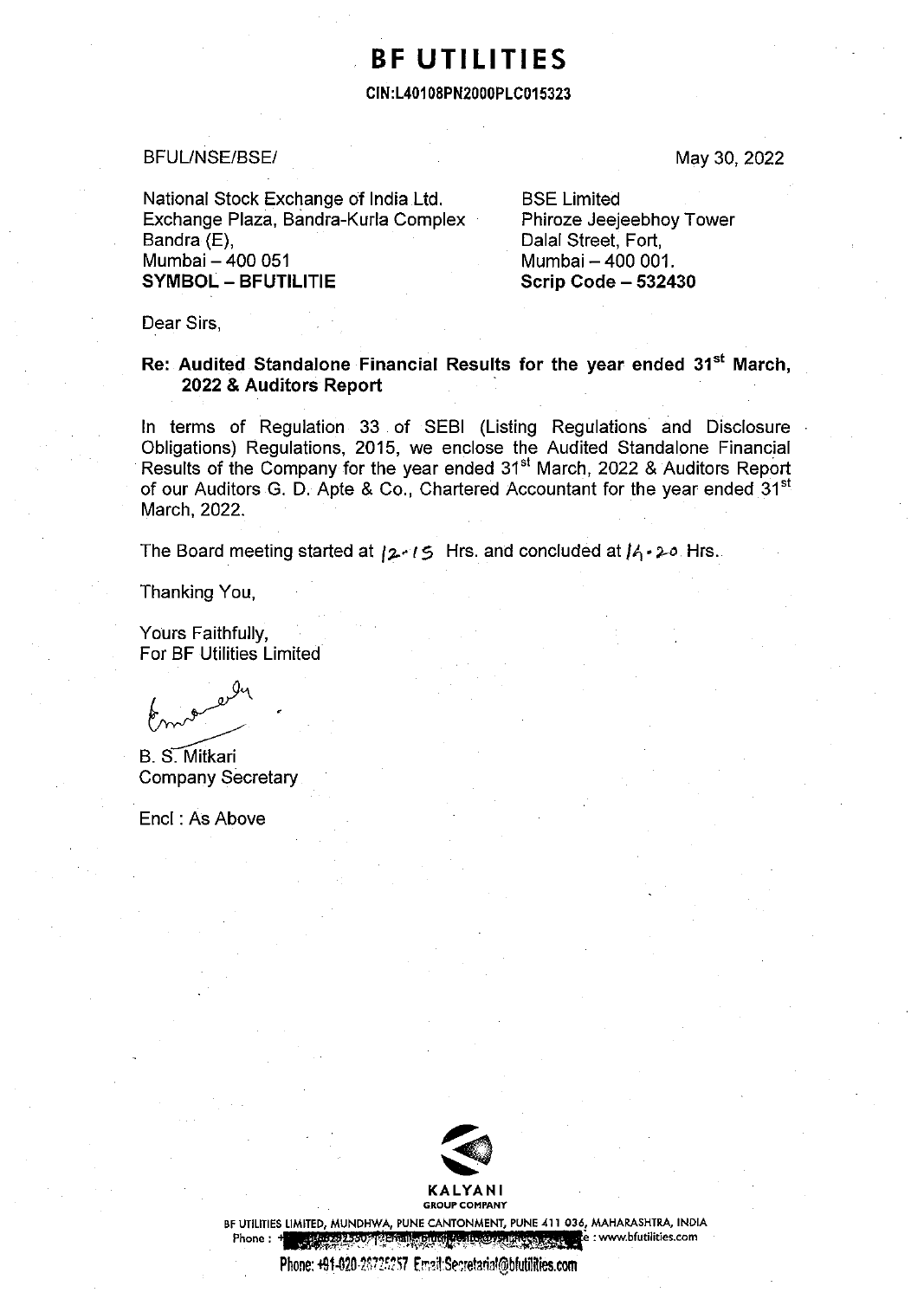#### **BF UTILITIES LIMITED Regd. Office: Mundhwa, Pune Cantonment, Pune 411 036**  CIN · L40108PN2000PLC015323

| Rs. in Lakhs<br>STATEMENT OF AUDITED STANDALONE FINANCIAL RESULTS FOR THE QUARTER AND YEAR ENDED 31ST MARCH, 2022. |                                                                  |                                       |                           |                     |                     |                  |
|--------------------------------------------------------------------------------------------------------------------|------------------------------------------------------------------|---------------------------------------|---------------------------|---------------------|---------------------|------------------|
| Sr.                                                                                                                | <b>Particulars</b>                                               | Quarter ended                         |                           |                     | Year ended          |                  |
| No.                                                                                                                |                                                                  | 31st March,<br>2022                   | 31st<br>December,<br>2021 | 31st March.<br>2021 | 31st March,<br>2022 | 31st March, 2021 |
|                                                                                                                    |                                                                  | (Audited)                             | (Unaudited)               | (Audited)           | (Audited)           | (Audited)        |
|                                                                                                                    | 1 Revenue from operations                                        | 315.10                                | 403.51                    | 117.23              | 1,837.82            | 1,458.75         |
|                                                                                                                    | Other income                                                     | 539.28                                | 56.50                     | 72.24               | 659.54              | 320.57           |
|                                                                                                                    | 3 Total revenue (1+2)                                            | 854.38                                | 460.01                    | 189.47              | 2,497.36            | 1,779.32         |
|                                                                                                                    | 4 Expenses                                                       |                                       |                           |                     |                     |                  |
|                                                                                                                    | Changes in inventories                                           | 0.53                                  | 3.62                      | (0.71)              | 3.26                | 3.11             |
|                                                                                                                    | Employee benefit expenses                                        | 33.24                                 | 31.63                     | 30.68               | 187.04              | 137.92           |
|                                                                                                                    | Finance costs                                                    | 3.32                                  | 3.23                      | 10.99               | 21.05               | 55.96            |
|                                                                                                                    | Depreciation and amortization expense                            | 17.85                                 | 61.65                     | 87.90               | 201.95              | 356.46           |
|                                                                                                                    | Other expenses                                                   | 254.49                                | 273.58                    | 235.02              | 1,625.00            | 1,578.77         |
|                                                                                                                    | Total expenses                                                   | 309.43                                | 373.71                    | 363.88              | 2,038.30            | 2,132.22         |
|                                                                                                                    | 5 Profit / (Loss) before tax and exceptional items (3-4)         | $\mathbf{w}$ , $\mathbf{z}$<br>544.95 | 86,30                     | (174.41)            | 459.06              | ω.,<br>(352.90)  |
|                                                                                                                    | 6 Exceptional items                                              | ۰                                     | $\blacksquare$            | $\overline{a}$      |                     | ۰                |
|                                                                                                                    | 7 Profit / (Loss) before tax $(5 + 6)$                           | 544.95                                | 86.30                     | (174.41)            | 459.06              | (352.90)         |
|                                                                                                                    | 8 Tax expense / (Credit) :                                       |                                       |                           |                     |                     |                  |
|                                                                                                                    | a) Current tax                                                   | 82.00                                 |                           |                     | 82.00               |                  |
|                                                                                                                    | b) (Excess) / Short provision of earlier years                   | 126.44                                |                           | (58.95)             | 126.44              | (63.95)          |
|                                                                                                                    | b) Deferred tax charge / (Credit)                                | (4.94)                                | 4.75                      | (45.28)             | (32.01)             | (117.22)         |
|                                                                                                                    | <b>Total Tax expenses</b>                                        | 203.50                                | 4.75                      | (104.23)            | 176.43              | (181.17)         |
|                                                                                                                    | 9 Profit / (Loss) for the period (7+/-8)                         | 341.45                                | 81.55                     | (70.18)             | 282.63              | (171.73)         |
|                                                                                                                    | 10 Other Comprehensive Income                                    |                                       |                           |                     |                     |                  |
|                                                                                                                    | A. Items that will not be reclassified to Profit and Loss        |                                       |                           |                     |                     |                  |
|                                                                                                                    | Gain / (Loss) on Remeasurement of defined benefit plan           | 1.13                                  | 0.80                      | 3.20                | 3.53                | 3.20             |
|                                                                                                                    | Gain / (Loss) on Fair valuation of financial instruments         | 43.66                                 | (1.82)                    | 2.02                | 49.32               | 10.19            |
|                                                                                                                    | B, Items that will be reclassified to Profit and Loss            | $\tilde{\phantom{a}}$                 |                           |                     |                     | $\blacksquare$   |
|                                                                                                                    |                                                                  | 44.79                                 | (1.02)                    | 5.22                | 52.86               | 13.39            |
|                                                                                                                    | - Tax expense / (Reversal) on above                              | 5.00                                  | 0.31                      | 0.56                | (0.86)              | 2.83             |
|                                                                                                                    | Total Other Comprehensive Income / (Loss)                        | 39.79                                 | (1.33)                    | 4.66                | 53.72               | 10.56            |
|                                                                                                                    | 11 Total Comprehensive income / (Loss) for the period $(9 + 10)$ | 381.24                                | 80.22                     | (65.52)             | 336.35              | (161.17)         |
|                                                                                                                    | 12 Earnings per share:                                           |                                       |                           |                     |                     |                  |
|                                                                                                                    | (Not Annualised for Quarters)                                    |                                       |                           |                     |                     |                  |
|                                                                                                                    | Basic & Diluted (in Rupees)                                      | 0.91                                  | 0.22                      | (0.19)              | 0.75                | (0.46)           |
|                                                                                                                    | Paid-up Equity Share Capital (Face value of Rs. 5 each)          | 1,883.38                              | 1,883.38                  | 1,883.38            | 1,883.38            | 1,883.38         |

**Place: Pune Date : 30 May, 2022** 

 $\overline{\phantom{a}}$ 

For BF UTILITIES LIMITED

بي C

BS MITKARI DIRECTOR DIN : 03632549

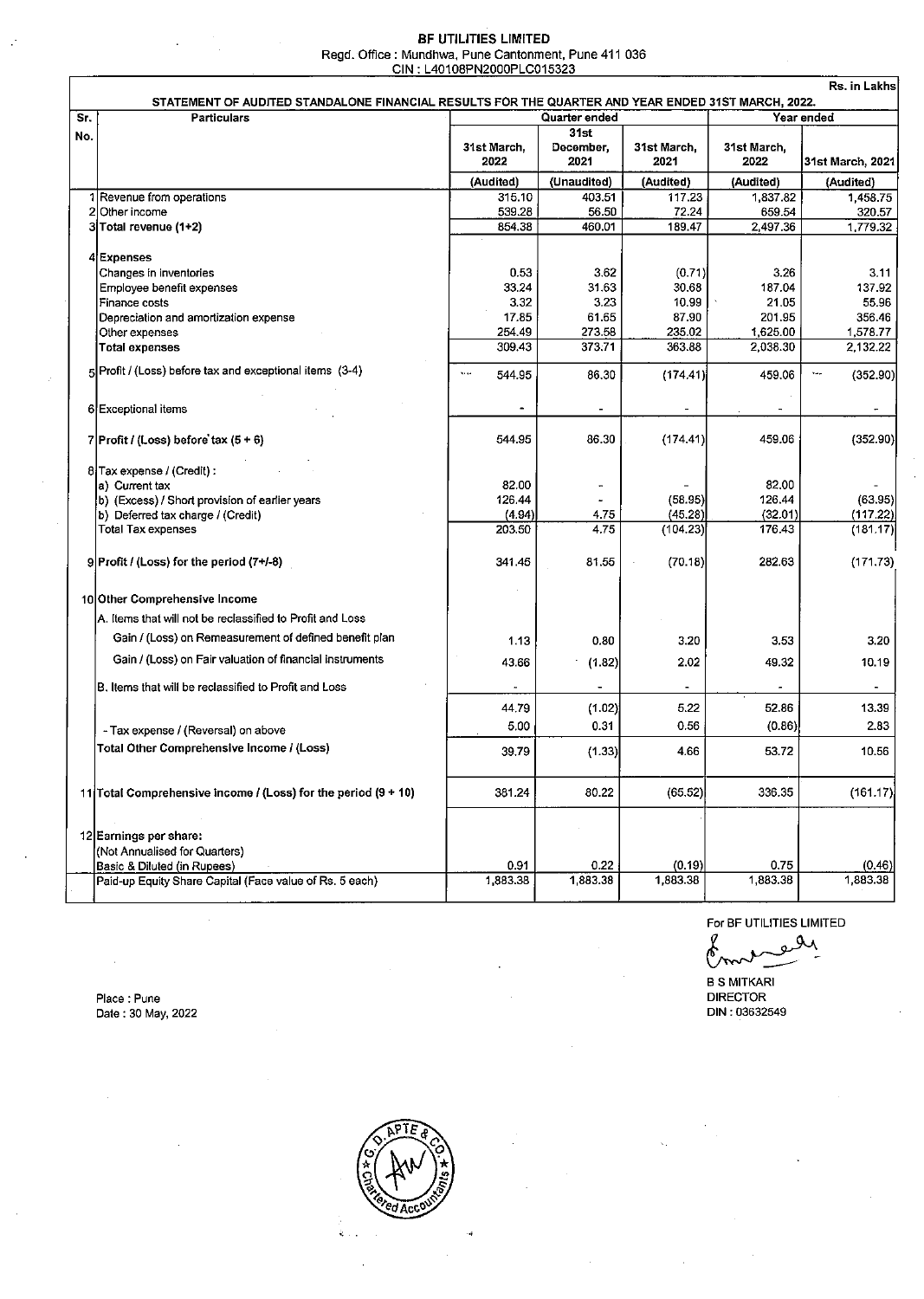### BF UTILITIES LIMITED

SEGMENT WISE AUDITED STANDALONE REVENUE, RESULTS AND CAPITAL EMPLOYED FOR THE QUARTER AND YEAR ENDED 31 ST MARCH, 2022

 $\frac{1}{2}$  ,  $\frac{1}{2}$ 

|     |                                                                                              | Rs. in Lakhs                    |                                 |                                  |                                 |                                 |
|-----|----------------------------------------------------------------------------------------------|---------------------------------|---------------------------------|----------------------------------|---------------------------------|---------------------------------|
| Sr. | Particulars                                                                                  | Year ended<br>Quarter ended     |                                 |                                  |                                 |                                 |
| No. |                                                                                              | 31st March,<br>2022             | 31st<br>December,<br>2021       | 31st March,<br>2021              | 31st March,<br>2022             | 31st March,<br>2021             |
|     |                                                                                              | (Audited)                       | (Unaudited)                     | (Audited)                        | (Audited)                       | (Audited)                       |
|     | 1 Segment Revenue<br>a. Wind Mills<br>b. Infrastructure                                      | 815.08                          | 403.51                          | 117.23                           | 2,337.80                        | 1,358.75                        |
|     | Totall                                                                                       | 815.08                          | 403.51                          | 117.23                           | 2,337.80                        | 1,358.75                        |
|     | Less : Inter segment revenue                                                                 |                                 |                                 | Ľ.                               |                                 |                                 |
|     | Net Revenue                                                                                  | 815.08                          | 403.51                          | 117.23                           | 2,337.80                        | 1,358.75                        |
|     | 2 Segment results<br>Profit / (Loss) (before tax and interest from<br>each segment)          |                                 |                                 |                                  |                                 |                                 |
|     | a. Wind Mills<br>b. Infrastructure                                                           | 521.23<br>(7.44)                | 56.46                           | (202.94)<br>13.25                | 345.73<br>(8.64)                | (574.82)<br>(24.10)             |
|     | Total                                                                                        | 513.79                          | 56.46                           | (189.69)                         | 337.09                          | (598.92)                        |
|     | Less:<br>i) Finance cost<br>ii) Other unallocable expenditure net off                        | 3.32                            | 3.23                            | 10.99                            | 21.05                           | 55.96                           |
|     | unallocable income                                                                           | (34.48)                         | (33.07)                         | (26.27)                          | (143.02)                        | (301.98)                        |
|     | Total Profit /(Loss) before tax and exceptional items                                        | 544.95                          | 86.30                           | (174.41)                         | 459.06                          | (352.90)                        |
|     | <b>Exceptional Items</b><br>Total Profit /(Loss) before tax and after exceptional<br>items   | ÷.<br>544.95                    | 86.30                           | $\ddot{\phantom{a}}$<br>(174.41) | 459.06                          | (352.90)                        |
|     | 3 Capital Employed<br>Segment Assets<br>a. Wind Mills<br>b. Infrastructure<br>c. Unallocable | 4.251.60<br>14,064.10<br>163.73 | 4.272.98<br>14.819.22<br>182.48 | 4,742.25<br>14,877.24<br>197.14  | 4,251.60<br>14,064.10<br>163.73 | 4,742.25<br>14,877.24<br>197.14 |
|     | Total                                                                                        | 18,479.43                       | 19.274.68                       | 19,816.63                        | 18,479.43                       | 19,816.63                       |
|     | <b>Segment Liabilities</b><br>a. Wind Mills<br>Infrastructure<br>b.<br>c. Unallocable        | 3,245.06<br>72.95               | 3,722.15<br>755.11<br>7.29      | 3.711.75<br>813.14<br>11.93      | 3.245.06<br>72.95               | 3,711.75<br>813.14<br>11.93     |
|     | Total                                                                                        | 3,318.01                        | 4,484.55                        | 4,536.82                         | 3,318.01                        | 4,536.83                        |
|     | Capital Employed (Segment Assets -<br><b>Segment Liabilities)</b>                            |                                 |                                 |                                  |                                 |                                 |
|     | a. Wind Mills<br>Infrastructure<br>b.<br>c. Unallocable                                      | 1006.54<br>14064.11<br>90.78    | 550.83<br>14,064.11<br>175.19   | 1,030.50<br>14,064.10<br>185.20  | 1,006.54<br>14,064.11<br>90.78  | 1,030.50<br>14,064.10<br>185.20 |
|     | Total                                                                                        | 15,161.43                       | 14,790.13                       | 15,279.80                        | 15,161.43                       | 15,279.80                       |
|     |                                                                                              |                                 |                                 |                                  |                                 |                                 |

For BF UTILITIES LIMITED

For BF UTILITIES LIMITED<br>
For BF UTILITIES LIMITED<br>
A<br>
B S MITKARI

**DIRECTOR** DIN : 03632549

**Place: Pune Date** : 30 **May, 2022** 



 $\cdot$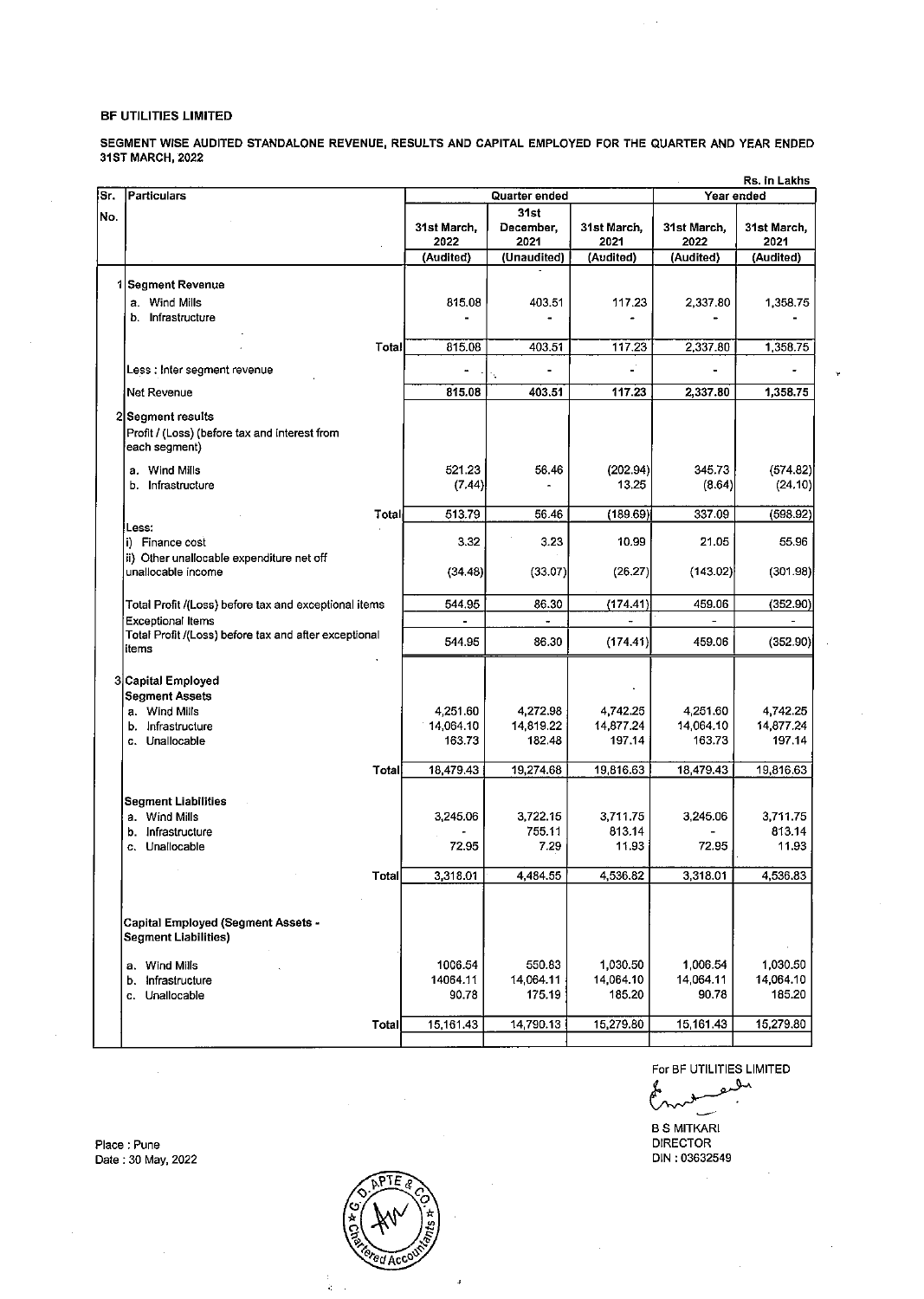### **BF UTILITIES LIMITED STANDALONE STATEMENT OF ASSETS AND LIABILITIES**

 $\mathcal{F}^{\text{max}}_{\text{max}}$ 

|   |                                                            |                         | (Rs. In Lakhs) |  |
|---|------------------------------------------------------------|-------------------------|----------------|--|
|   |                                                            | <b>Standalone As at</b> |                |  |
|   | <b>Particulars</b>                                         | 31-Mar-2022             | 31-Mar-2021    |  |
|   |                                                            | (Audited)               | (Audited)      |  |
|   | <b>ASSETS</b>                                              |                         |                |  |
| 1 | Non-current assets                                         |                         |                |  |
|   | (a) Property Plant and Equipments                          | 453.87                  | 653.90         |  |
|   | (b) Financial Assets                                       |                         |                |  |
|   | i) Investments                                             | 11.065.46               | 11,024.60      |  |
|   | ii) Other financial assets                                 | 11.17                   | 11.17          |  |
|   | (c) Deferred tax assets (net)                              | 160.20                  | 127.33         |  |
|   | (d) Income tax assets (net)                                |                         | 119.31         |  |
|   | (e) Other non-current assets                               | 3,700.00                | 3,700.00       |  |
|   | Sub-total - Non-current assets                             | 15,390.70               | 15,636.31      |  |
|   |                                                            |                         |                |  |
| 2 | <b>Current Assets</b>                                      | A.                      |                |  |
|   | (a) Inventories                                            | 3.76                    | 7.02           |  |
|   | (b) Financial Assets                                       |                         |                |  |
|   | i) Investments                                             | 40.31                   | 31.84          |  |
|   | ii) Trade receivables                                      | 3.01                    |                |  |
|   | iii) Cash and cash equivalents                             | 160.69                  | 834.17         |  |
|   | iv) Other bank balances                                    | 2,865.00                | 2,412.00       |  |
|   | v) Other financial assets                                  | 129.20                  | 156.48         |  |
|   | (c) Other current assets                                   | 46.96                   | 53.00          |  |
|   | Sub-total - Current assets                                 | 3,248.93                | 3,494.51       |  |
|   |                                                            |                         |                |  |
|   | <b>TOTAL - ASSETS</b>                                      | 18,639.63               | 19,130.82      |  |
|   | <b>EQUITY AND LIABILITIES</b>                              |                         |                |  |
| 1 | Shareholders' funds                                        |                         |                |  |
|   | (a) Equity share Capital                                   | 1,883.38                | 1,883.38       |  |
|   | (b) Other equity                                           | 11,343.24               | 11,006.90      |  |
|   |                                                            |                         |                |  |
|   | Sub-total-Shareholders' funds                              | 13,226.62               | 12,890.28      |  |
|   |                                                            |                         |                |  |
| 2 | Non-current liabilities                                    |                         |                |  |
|   | (a) Financial Liabilities                                  |                         |                |  |
|   | i) Borrowings                                              |                         | 107.64         |  |
|   | ii) Other financial liabilities                            | 2,101.01                | 2,101.01       |  |
|   | (b) Other non current liabilities                          |                         | 3,40           |  |
|   | (c) Non-Current Provision                                  | 6.08                    | 5.86           |  |
|   | Sub-total-Non current liabilities                          | 2,107.09                | 2,217.91       |  |
| 3 | <b>Current liabilities</b>                                 |                         |                |  |
|   | (a) Financial Liabilities                                  |                         |                |  |
|   | i) Borrowings                                              | 2,091.60                | 2,384.85       |  |
|   | ii) Trade payables                                         |                         |                |  |
|   | Dues to micro enterprises and small enterprises            | 7.86                    | 0.42           |  |
|   | Dues to other than micro enterprises and small enterprises | 255.53                  | 743.93         |  |
|   | iii) Other financial liabilities                           | 14.79                   | 10.90          |  |
|   | (b) Income tax liability (net)                             | 65.39                   |                |  |
|   | (c) Other current liabilities                              | 17.43                   | 29.54          |  |
|   | (d) Provisions                                             | 853.32                  | 852.99         |  |
|   |                                                            |                         |                |  |
|   | <b>Sub-total-Current liabilities</b>                       | 3,305.92                | 4,022.63       |  |
|   |                                                            |                         |                |  |
|   | TOTAL - EQUITY AND LIABILITIES                             | 18,639.63               | 19,130.82      |  |
|   |                                                            |                         |                |  |

For BF Utilities Limited

For BF Utilities Limited<br>  $\begin{pmatrix} 1 & 0 & 0 \\ 0 & 0 & 0 \\ 0 & 0 & 0 \end{pmatrix}$ <br>
BS MITKARI

**Director**  DIN : 03632549

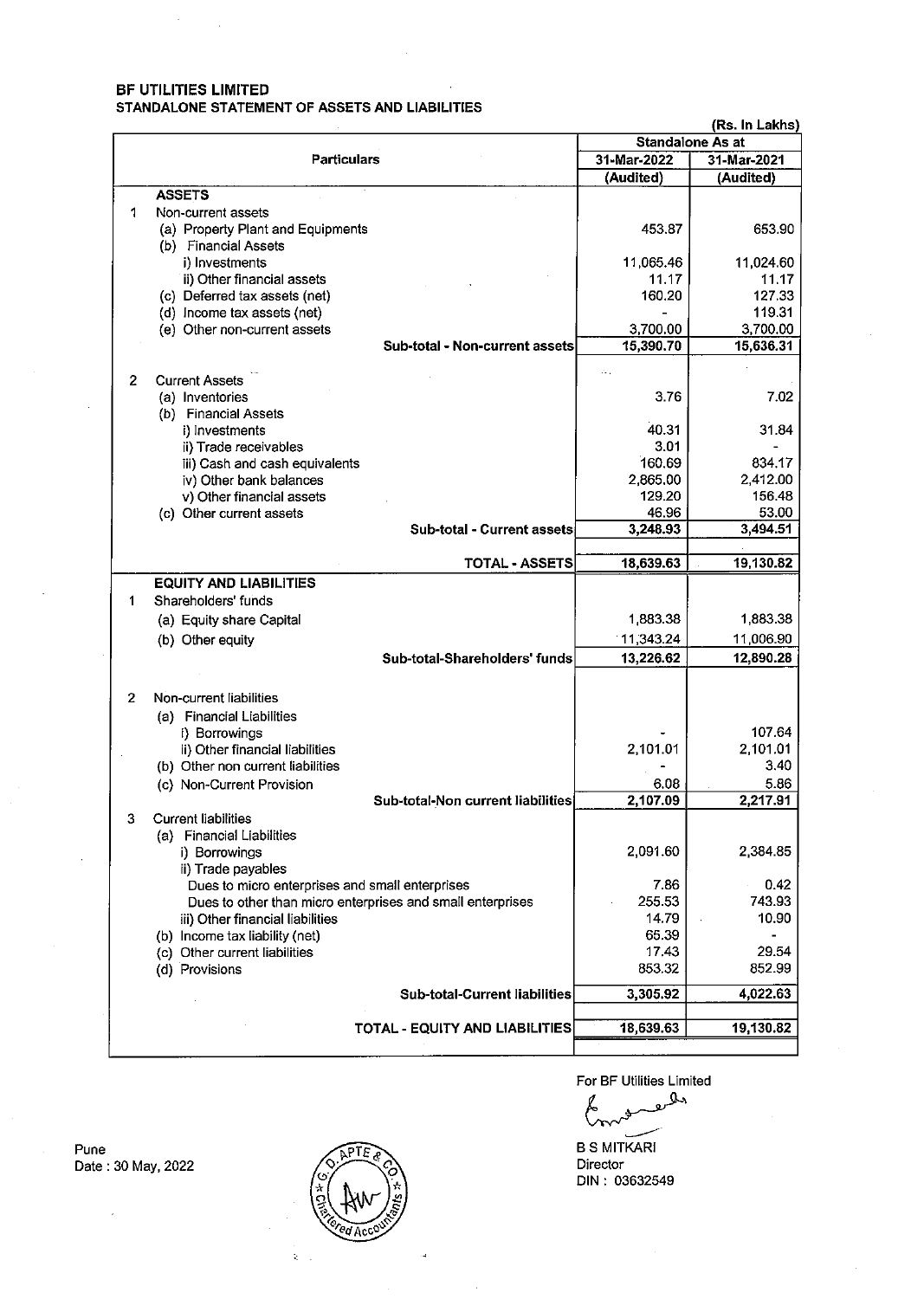### **BF UTILITIES LIMITED**

| STANDALONE CASH FLOW STATEMENT FOR THE YEAR ENDED 31 MARCH, 2022. |     |                  | Rs. in Lakhs     |
|-------------------------------------------------------------------|-----|------------------|------------------|
|                                                                   |     | 31st March, 2022 | 31st March, 2021 |
|                                                                   |     | (Audited)        | (Audited)        |
| <b>Cash Flow from Operating Activities</b>                        |     |                  |                  |
| Profit / (Loss) before tax                                        |     | 459.06           | (352.90)         |
| Adjustment for:                                                   |     |                  |                  |
| Depreciation and amortisation                                     |     | 201.95           | 356.46           |
| Finance cost on sales tax deferrals                               |     | 20.96            | 55.76            |
| Interest income                                                   |     | (137.29)         | (185.78)         |
| Dividend received                                                 |     | (1.31)           | (1.65)           |
| Finance Income on sales tax deferrals                             |     | (20.96)          | (55.76)          |
| Provision no longer required written back                         |     | (499.98)         |                  |
| Operating Profit / (Loss) before working capital changes          |     | 22.43            | (183.87)         |
| Movements in working capital:                                     |     |                  |                  |
| (Increase) / Decrease in Inventories                              |     | 3.25             | 3.11             |
| (Increase) / Decrease in Trade receivable                         |     | (3.00)           | 35.22            |
| (Increase) / Decrease in Other financial asset                    |     | (5.63)           | 198.96           |
| (Increase) / Decrease in Other current asset                      |     | 9.56             | (0.54)           |
| Increase / (Decrease) in Trade payable                            |     | 19.02            | 29.88            |
| Increase / (Decrease) in Other financial liability                |     | 3.89             | (381.83)         |
| Increase / (Decrease) in Other liability                          |     | 5.45             | (5.12)           |
| Increase / (Decrease) in provisions                               |     | 0.56             | (9.07)           |
| Operating Profit / (Loss) after working capital changes           |     | 55.53            | (313.26)         |
| Direct taxes (paid) / Refund                                      |     | (23.75)          | 6.20             |
| Net cash generated from / (used in) Operating Activities          | (A) | 31.78            | (307.06)         |
| <b>Cash Flow from Investing Activities</b>                        |     |                  |                  |
| Payment towards purchase of Proerty, plant and equipments         |     | (1.92)           | (0.18)           |
| Maturity proceeds of/(investments in) fixed deposits with banks   |     | (453.00)         | (456.00)         |
| Sale proceeds from / (Investment in) Bonds                        |     |                  | 5.15             |
| Interest received on Fixed deposits with Banks                    |     | 170.20           | 185.78           |
| Dividend received                                                 |     | 1.31             | 1.65             |
| Net cash generated from / (used in) Investing Activities          | (B) | (283.41)         | (263.60)         |
| <b>Cash Flow from Financing Activities</b>                        |     |                  |                  |
| Repayment of Borrowings                                           |     | (421.85)         | (376.55)         |
|                                                                   |     |                  |                  |
| Net cash generated from / (used in) Financing Activities          | (C) | (421.85)         | (376.55)         |
| Net Increase/ (Decrease) in cash and cash equivalents (A+B+C)     |     | (673.48)         | (947.21)         |
| Cash and cash equivalents at the beginning of the period          |     | 834.17           | 1,781.38         |
| Cash and cash equivalents at the end of the period                |     | 160.69           | 834.17           |

Notes:

1. The above Cash Flow Statement has been prepared under the indirect method set out in Indian Accounting Standard (IND AS) -7, 'Statement of Cash Flows' as specified in the Companies (Indian Accounting Standards) Rules, 2015.

2. Direct Taxes paid are treated as arising from operating activities and are not bifurcated between investment and financing activities.

3. All figures in brackets indicate cash outflow.

Pune Date : 30 May, 2022

For BF Utilities Limited For BF Utilities Limited<br>
8<br>
B S MITKARI

BS MITKARI Director DIN : 03632549

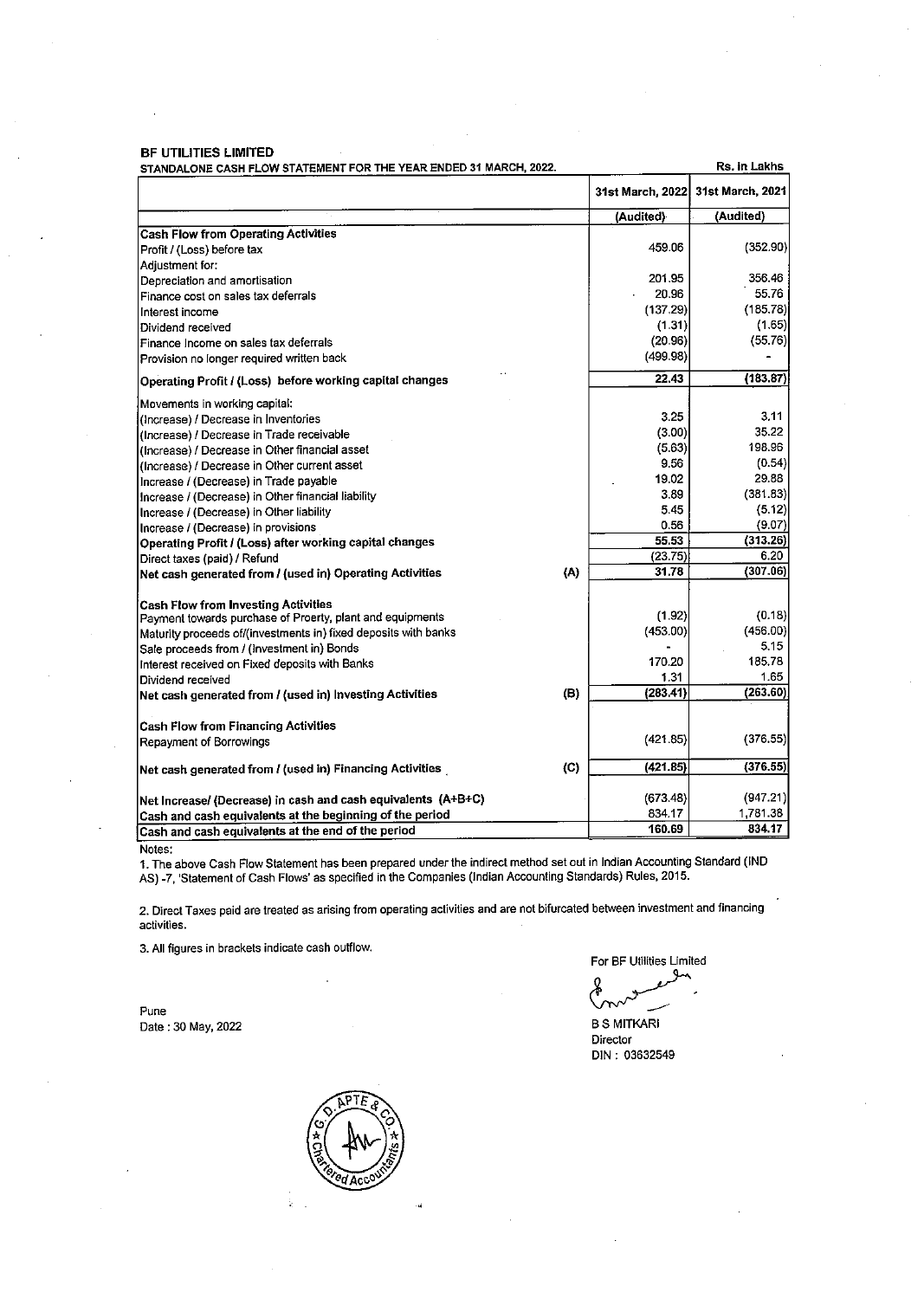Notes:

- 1 The above results were reviewed by the Audit Committee and approved by the Board of Directors of the Company at its meeting held on 30 May, 2022.
- 2 Certain litigations by and against the Company and subsidiaries of the Company are pending in various Courts, and the matter is subjudice. No cognizance thereof is taken in the above results, pending final outcome of the cases.
- 3 Nandi Infrastructure Corridor Enterprises Ltd. {NICE) and Nandi Economic Corridor Enterprises Ltd. (NECE) which are the subsidiaries of the Company, have not yet submitted the audited financial statements for the year ended 31 March, 2022, to the Company.

The Company will publish consolidated results, once the audited financial statements of all the above-mentioned subsidiaries are made available to the Company.

- 4 Figures for the quarter ended 31 March, 2022 and 31 March, 2021 represent the difference between audited figures for the financial year and the limited reviewed figures for the nine months period ended on 31 December, 2021 and 31 December, 2020 respectively.
- 5 The Company has reclassified previous period's / year's figures to conform to current year's classification.

For BF Utilities Ltd.

BF Utilities Ltd.<br>Environmental<br>BS MITKARI

**Director** DIN: 03632549 Pune - 30 May, 2022.

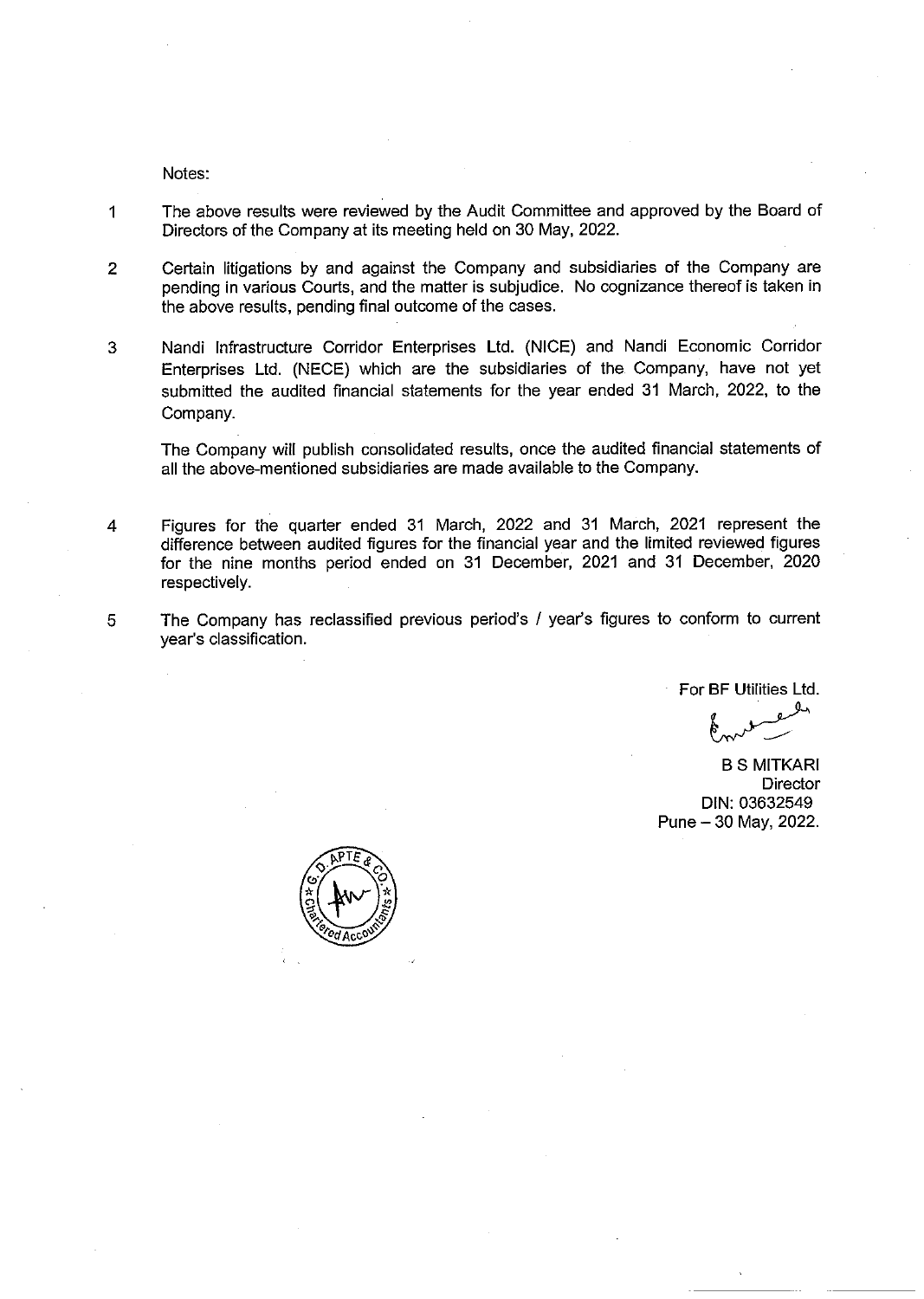Independent Auditor's Report on Quarterly and Annual Audited Standalone Financial Results of the Company pursuant to the Regulation 33 of the SEBI (Listing Obligations and Disclosure Requirements) Regulations, 2015, as amended

**The Board of Directors BF Utilities Limited** 

### **Report on the audit of the Standalone Financial Results**

### **Opinion**

We have audited the accompanying standalone financial results of **BF Utilities Limited** ("the Company") for the quarter and year ended March 31, 2022, attached herewith being submitted by the company pursuant to the requirement of Regulation 33 of the SEBI (Listing Obligations and Disclosure Requirements) Regulations, 2015, as amended (the "Listing Regulations").

In our opinion and to the best of our information and according to the explanations given to us, these standalone financial results:

- i. are presented in accordance with the requirements of Regulation 33 of the Listing Regulations in this regard; and
- ii. give a true and fair view in conformity with the recognition and measurement principles laid down in the applicable accounting standards and other accounting principles generally accepted in India of the net profit and other comprehensive income and other financial information of the Company for the quarter and year ended March 31, 2022.

### **Basis for Opinion**

We conducted our audit in accordance with the Standards on Auditing (SAs) specified under section 143(10) of the Companies Act, 2013 ("the Act"). Our responsibilities under those Standards are further described in the Auditor's Responsibilities for the Audit of the Standalone Financial Results section of our report. We are independent of the Company in accordance with the Code of Ethics issued by the Institute of Chartered Accountants of India ("ICAI'') together with the ethical requirements that are relevant to our audit of the financial results under the provisions of the Act and the Rules made thereunder and we have fulfilled our other ethical responsibilities in accordance with these requirements and the Code of Ethics. We believe that the audit evidence we have obtained is sufficient and appropriate to provide a basis for our opinion.

### **Management's Responsibilities for the Standalone Financial Results**

These quarterly and annual financial results have been prepared on the basis of the standalone financial statements. The Company's Board of Directors is responsible for the preparation of these standalone financial results that give a true and fair view of the net profit and other comprehensive income and other financial information in accordance with the accounting principles generally accepted in India including the Indian Accounting Standards specified in the Companies (Indian Accounting Standards) Rules, 2015 (as amended) under Section 133 of the Act read with relevant rules issued thereunder and in compliance with Regulation 33 of the Listing Regulations.

This responsibility also includes maintenance of adequate accounting records in accordance with the provisions of the Act for safeguarding of the assets of the Company and for preventing and detecting frauds and other irregularities; selection and application of appropriate accounting policies; making

Pune Office: GDA House, Plot No.85, Right Bhusari Colony, Paud Road, Kothrud, Pune - 411 038 Phone - 020 - 25280081, Fax No. 25280275, Email - audit@gdaca.com Mumbai Office: Windsor, 6th Floor, OfficeNo-604, C.S.T. Road, Kalina, Santacruz (East), Mumbai-400 098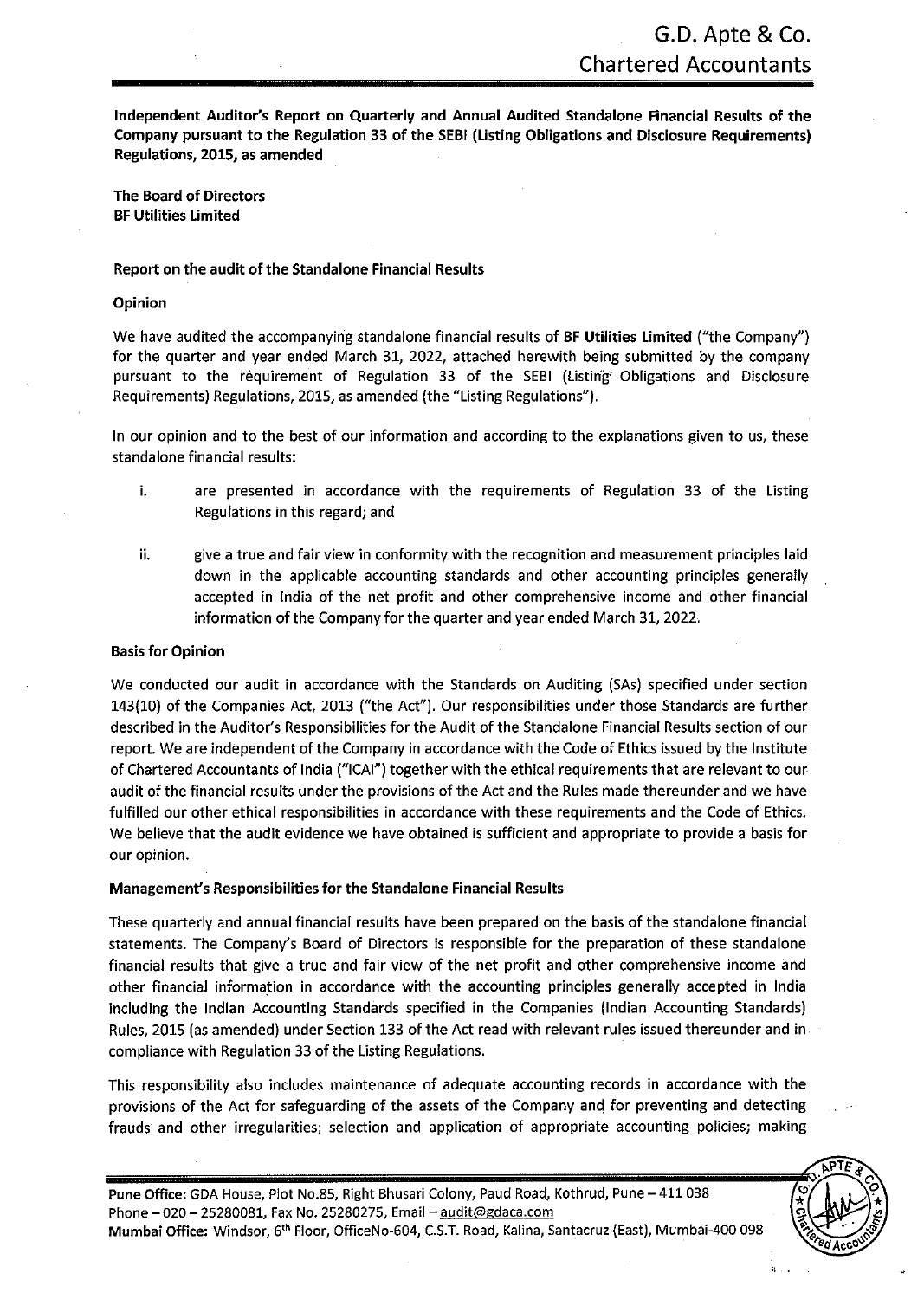# G.D. Apte & Co. Chartered Accountants

judgments and estimates that are reasonable and prudent; and design, implementation and maintenance of adequate internal financial controls that were operating effectively for ensuring the accuracy and completeness of the accounting records, relevant to the preparation and presentation of the standalone financial results that give a true and fair view and are free from material misstatement, whether due to fraud or error.

In preparing the standalone financial results, the Board of Directors is responsible for assessing the Company's ability to continue as **a** going concern, disclosing, as applicable, matters related to going concern and using the going concern basis of accounting unless the Board of Directors either intends to liquidate the Company or to cease operations, or has no realistic alternative but to do so. The Board of Directors is also responsible for overseeing the Company's financial reporting process.

### **Auditor's Responsibilities for the Audit of the Standalone Financial Results**

Our objectives are to obtain reasonable assurance about whether the standalone financial results as a whole are free from material misstatement, whether due to fraud or error, and to issue an auditor's report that includes our opinion. Reasonable assurance is a high level of assurance but is not a guarantee that an audit conducted in accordance with SAs will always detect a material misstatement when it exists. Misstatements can arise from fraud or error and are considered material if, individually or in the aggregate, they could reasonably be expected to influence the economic decisions of users taken on the basis of these standalone financial results.

As part of an audit in accordance with SAs, we exercise professional judgment and maintain professional skepticism throughout the audit. We also:

- Identify and assess the risks of material misstatement of the standalone financial results, whether due to fraud or error, design and perform audit procedures responsive to those risks, and obtain audit evidence that is sufficient and appropriate to provide a basis for our opinion. The risk of not detecting a material misstatement resulting from fraud is higher than for one resulting from error, as fraud may involve collusion, forgery, intentional omissions, misrepresentations, or the override of internal control.
- Obtain an understanding of internal control relevant to the audit in order to design audit procedures that are appropriate in the circumstances. Under Section 143(3) (i) of the Act, we are also responsible for expressing our opinion on whether the company has adequate internal financial controls with reference to the financial statements in place and the operating effectiveness of such controls.
- Evaluate the appropriateness of accounting policies used and the reasonableness of accounting estimates and related disclosures made by the Board of Directors.
- Conclude on the appropriateness of the Board of Directors' use of the going concern basis of accounting and, based on the audit evidence obtained, whether a material uncertainty exists related to events or conditions that may cast significant doubt on the Company's ability to continue as a going concern. If we conclude that a material uncertainty exists, we are required to draw attention in our auditor's report to the related disclosures in the financial results *or,* if such disclosures are inadequate, to modify our opinion. Our conclusions are based on the audit evidence obtained up to the date of our auditor's report. However, future events or conditions may cause the Company to cease to continue as a going concern.
- Evaluate the overall presentation, structure and content of the standalone financial results, including the disclosures, and whether the financial results represent the underlying transactions and events in a manner that achieves fair presentation.

Pune Office: GDA House, Plot No.85, Right Bhusari Colony, Paud Road, Kothrud, Pune-411 038 Phone - 020 - 25280081, Fax No. 25280275, Email - audit@gdaca.com Mumbai Office: Windsor, 6<sup>th</sup> Floor, OfficeNo-604, C.S.T. Road, Kalina, Santacruz (East), Mumbai-400 098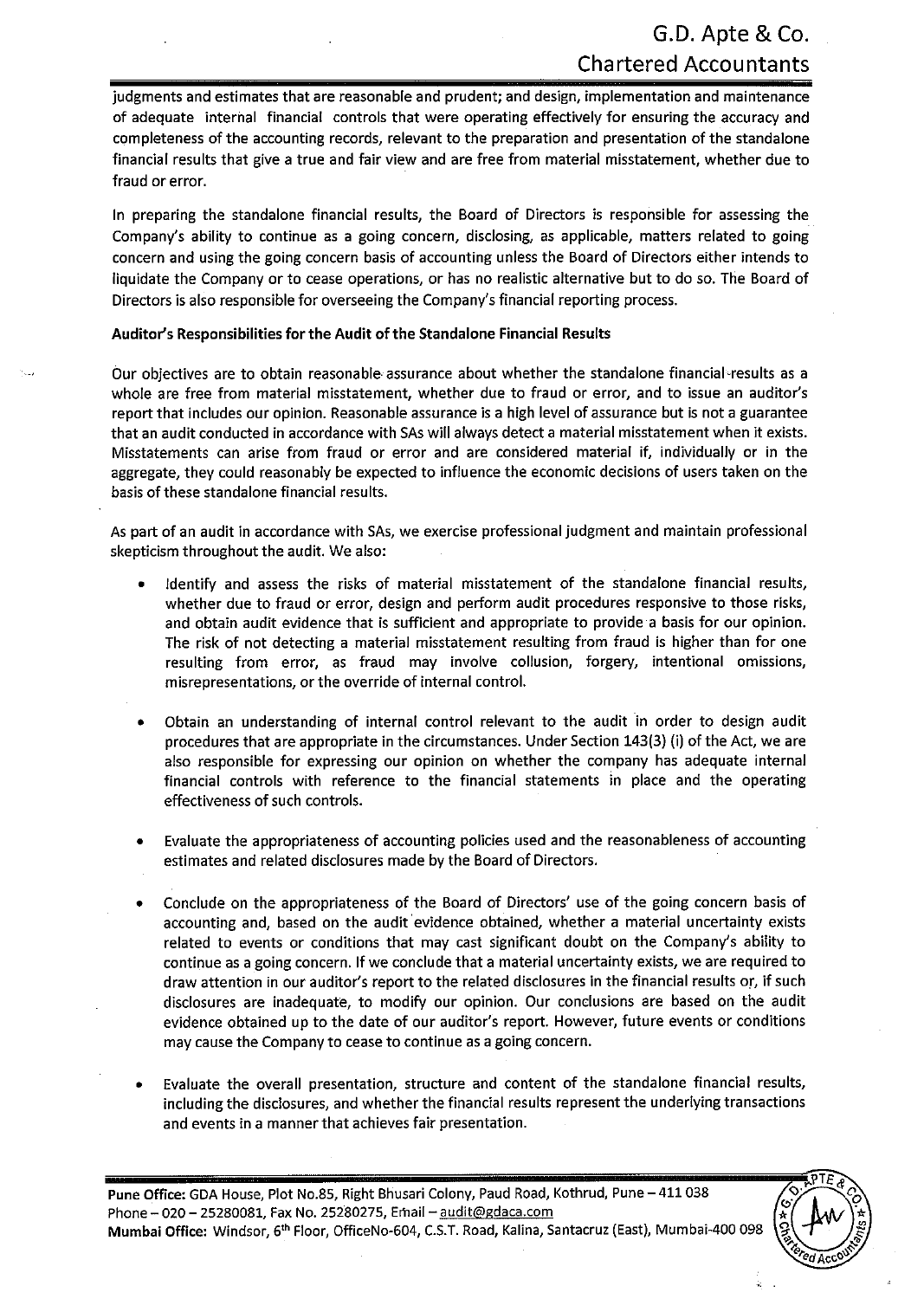We communicate with those charged with governance regarding, among other matters, the planned scope and timing of the audit and significant audit findings, including any significant deficiencies in internal control that we identify during our audit.

We also provide those charged with governance with a statement that we have complied with relevant ethical requirements regarding independence, and to communicate with them all relationships and other matters that may reasonably be thought to bear on our independence, and where applicable, related safeguards.

### **Emphasis of Matter**

We draw attention to the following matter in the Notes to the standalone financial results:

- i. Certain litigations by and against the Company and subsidiaries of the Company are pending in various Courts and the matter is subjudice. The company shall review and if required carry out the necessary accounting adjustments after the final outcome of the cases.
- ii. The Subsidiaries have not yet submitted their audited Financial Results for the quarter and year ended March 31, 2022 to the Company. The Company will publish consolidated results, once the audited results are made available by the subsidiary companies.

Our opinion is not modified in respect of these matters.

#### **Other Matter**

- i. The quarterly standalone financial results for the Company for the quarter ended March 31, 2022 are the balancing figures between the audited figures in respect of the year ended March 31, 2022 and the published year to date figures up to December 31, 2021, being the date of end of third quarter of current financial year, which were subjected to limited review, as required under the listing regulations.
- ii. The Standalone financial results of the company for the quarter and year ended March 31, 2021 were audited by the predecessor auditor, Joshi Apte & Co., Chartered Accountants, who expressed an unmodified opinion on those standalone financial results, vide their audit report dated June 14, 2021.

Our opinion is not modified in respect of these matters.

For G. D. Apte & Co. Chartered Accountants Firm Registration Number: 100 515W<br>UDIN: 22121007AJWDII3160<br>Anagha M. Nanivadekar UDIN: 22121007AJWUNS160

1

Anagha M. Nanivadekar Partner Membership Number: 121007 Pune May 30, 2022

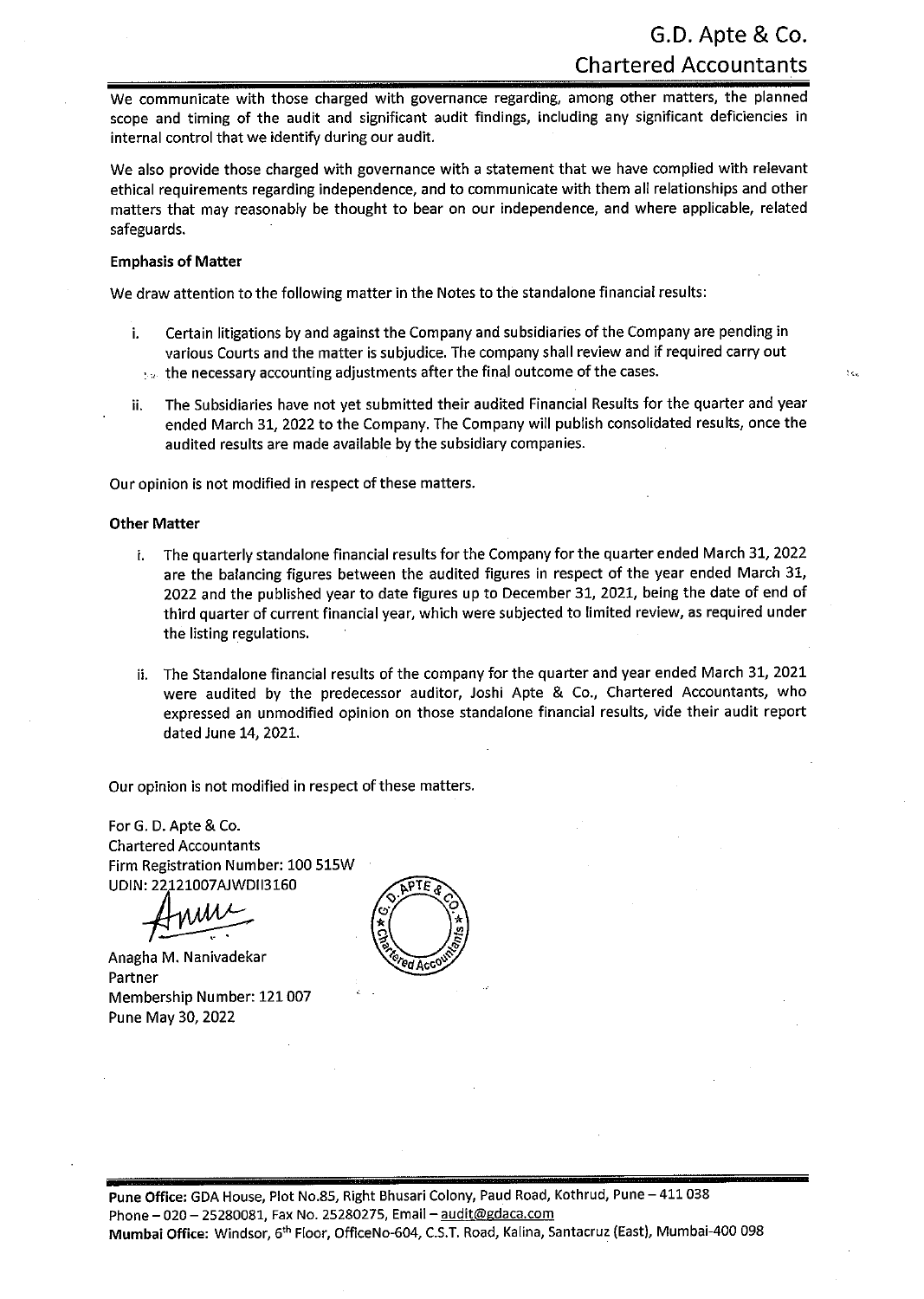# **Compliance under Regulation 33 of Securities and Exchange Board of India (Listing Obligations and Disclosure Requirements) Regulations, 2015**

| 1. | Name of the company                                                                                                                                                             | BF UTILITIES LIMITED                                                                                      |
|----|---------------------------------------------------------------------------------------------------------------------------------------------------------------------------------|-----------------------------------------------------------------------------------------------------------|
| 2. | Annual financial statements for the year ended                                                                                                                                  | 31 March 2022                                                                                             |
| 3. | Type of Audit observation                                                                                                                                                       | Un Modified Opinion - Emphasis of<br>Matter referred in Auditor's Report                                  |
| 4. | Frequency of observation                                                                                                                                                        | Following points are appearing under<br>the 'Emphasis of Matter' paragraph 5<br>of the Auditor's Report.  |
|    |                                                                                                                                                                                 | 1) Point No. (i) repetitive since<br>September 2014<br>2) Point No. (ii) 8th time since<br>September 2014 |
| 5. | To be signed by $-$                                                                                                                                                             |                                                                                                           |
|    | Mr. B.S. Mitkari<br>CEO, CFO & Company Secretary                                                                                                                                |                                                                                                           |
|    | Ms Anagha M Nanivadekar<br>Partner<br>Membership No. 121007<br>For G D Apte & CO.<br><b>Chartered Accountants</b><br>ICAI Firm Registration No. 100515W<br>(Statutory Auditors) |                                                                                                           |
|    | Mr. S. K. Adivarekar<br>Audit committee Chairman                                                                                                                                |                                                                                                           |

# **FORM A (for audit report with unmodified opinion)**

Date: 30 May, 2022

Place: Pune